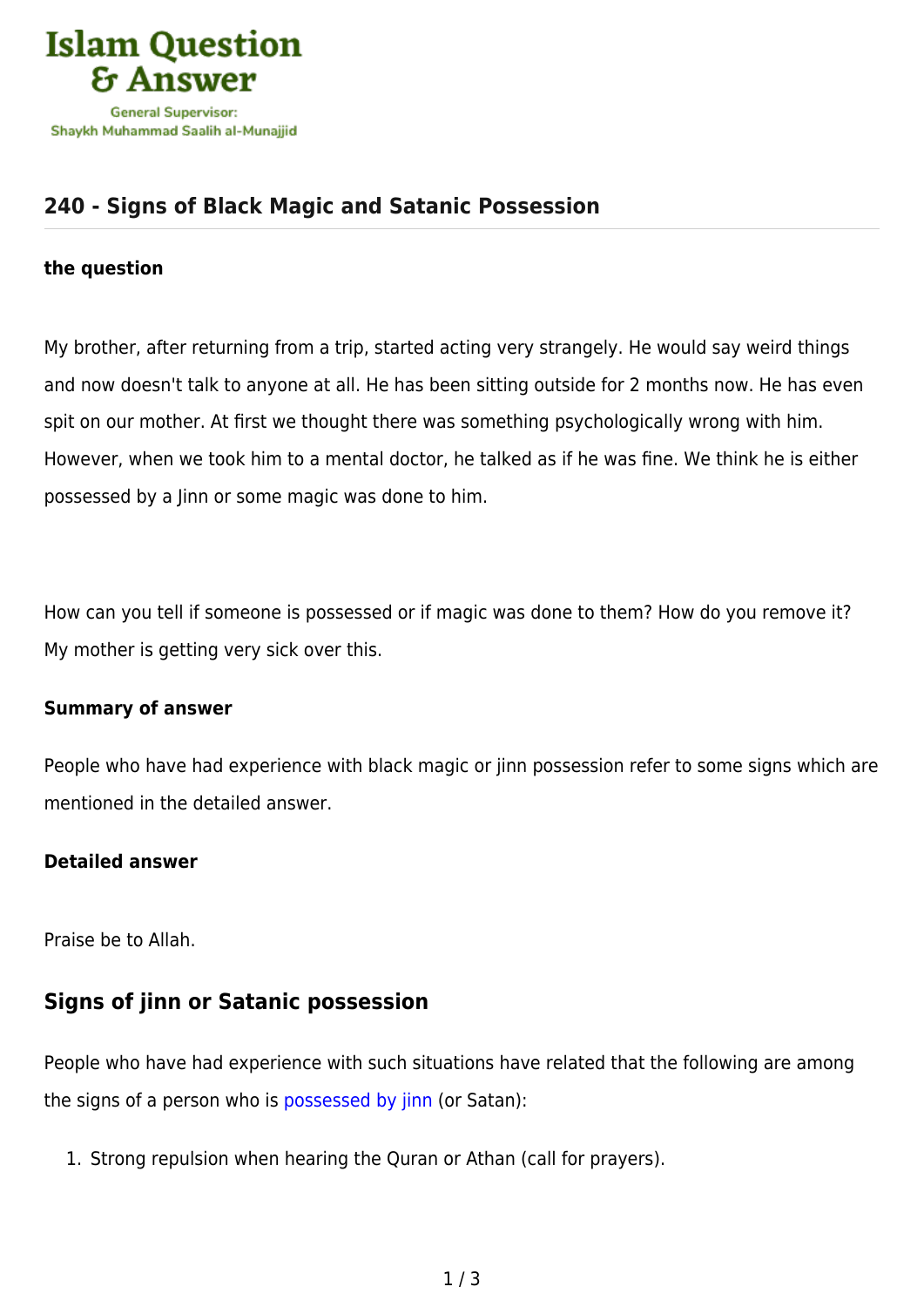

- 2. Episodes of losing consciousness and/or epileptic attacks, especially when Quran is recited for the possessed person.
- 3. Frequent nightmares during sleep.
- 4. Tendency to avoid people accompanied by out-of-the-norm behavior.
- 5. The jinni who possess him might speak when the Quran is recited for the possessed person.
- 6. Madness, as stated in the Quran (interpretation of the meaning): "Those who devour usury will not stand except as stands one whom Satan by his touch hath driven to [epileptic] madness" (2:275)

## **Signs of black magic**

As for a person struck by magic he might experience the following:

- 1. Dislike of ones' spouse, as indicated in the Quran by the following verse (interpretation of the meaning): "And from these (angels) people learn that by which they cause separation between a man and his wife..." (Al-Baqarah, 2:102)
- 2. Different attitude in the house from that which is outside the house. For example, a person will feel that he is missing his family when is outside the house but when he goes home, love changes quickly to extreme hatred.
- 3. Inability to have sexual intercourse with ones spouse.
- 4. Frequent miscarriage for pregnant women.
- 5. Sudden change in behavior without obvious reason.
- 6. Complete loss of appetite for food.
- 7. Thinking or imagining one has done something when in reality one has not.
- 8. Sudden obedience and/or love for a particular person.

It should be noted that if a person experiences some of the above symptoms this does not necessarily mean that he is either possessed by a jinni or struck by black magic. It might be due to